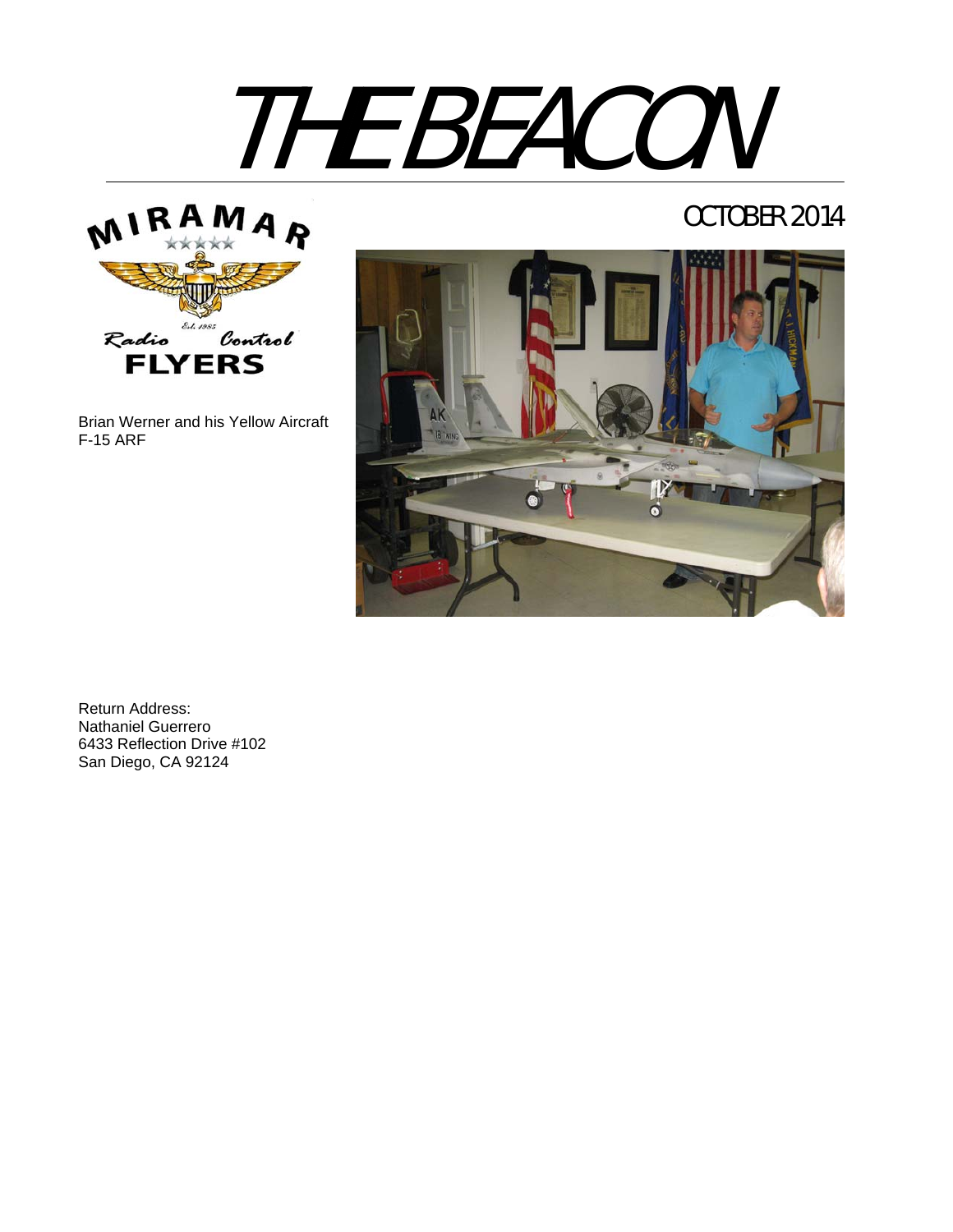The next MRCF Meeting will be on **TUESDAY**, 14 October 2014 Location: American Legion Hall 7815 Armour St. Corner of Armour and Convoy St.

General Meeting at 7:00 PM

**American Legion Hall at 7815 Armour Street. Hwy 163 TO BALBOA AVENUE, WEST TO CONVOY STREET, LEFT ON CONVOY TO ARMOUR ST., TURN LEFT ONTO ARMOUR AND RIGHT INTO AMERICAN LEGION. ADDITIONAL PARKING IS ACROSS THE STREET AT CARQUEST.** 

# CLUB OFFICERS Vice President:

Interim President: Frank Gagliardi (858) 271-4430 Secretary: Mark Lukens (858) 945-8525 Field Marshal: Tom Pham (858) 761-3959 Safety Coordinator: Brian Werner (760) 473-7004

Curtis Kitteringham (760) 746-5913 Treasurer: George Sager (858) 748-0868 Membership Chairman: Brian Werner (760) 473-7004 membership@miramarrcflyers.com

Newsletter Editor: Nathaniel Guerrero (619) 272-0852 Email: nguerrero@san.rr.com

Club Webmaster: Mark Lukens webmaster@miramarrcflyers.com www.miramarrcflyers.com

## **CLUB FLIGHT INSTRUCTORS**

Any club member who wishes to have some assistance should call one of our designated instructors. There is no duty instructor at the field, so you must prearrange a time with someone on this list.

| Name                       | Number         |
|----------------------------|----------------|
| <b>Richard Barndt</b>      | (858) 213-5740 |
| Frank Gagliardi            | (858) 271-4430 |
| <b>Curtis Kitteringham</b> | (760) 746-5913 |
| <b>Mark Lukens</b>         | (858) 945-8525 |
| Jerry Neuberger            | (619) 258-4477 |
| <b>Tom Mulder</b>          | (619) 804-8596 |
| Tom Pham                   | (858) 761-3959 |
| Ron Stark                  | (858) 530-0586 |
| <b>Talmadge Sanders</b>    | (858) 382-2003 |

**Thanks to everyone that took some time to work at the Miramar Air Show. The next event coming up is the Veterans Day Fly In at the field.**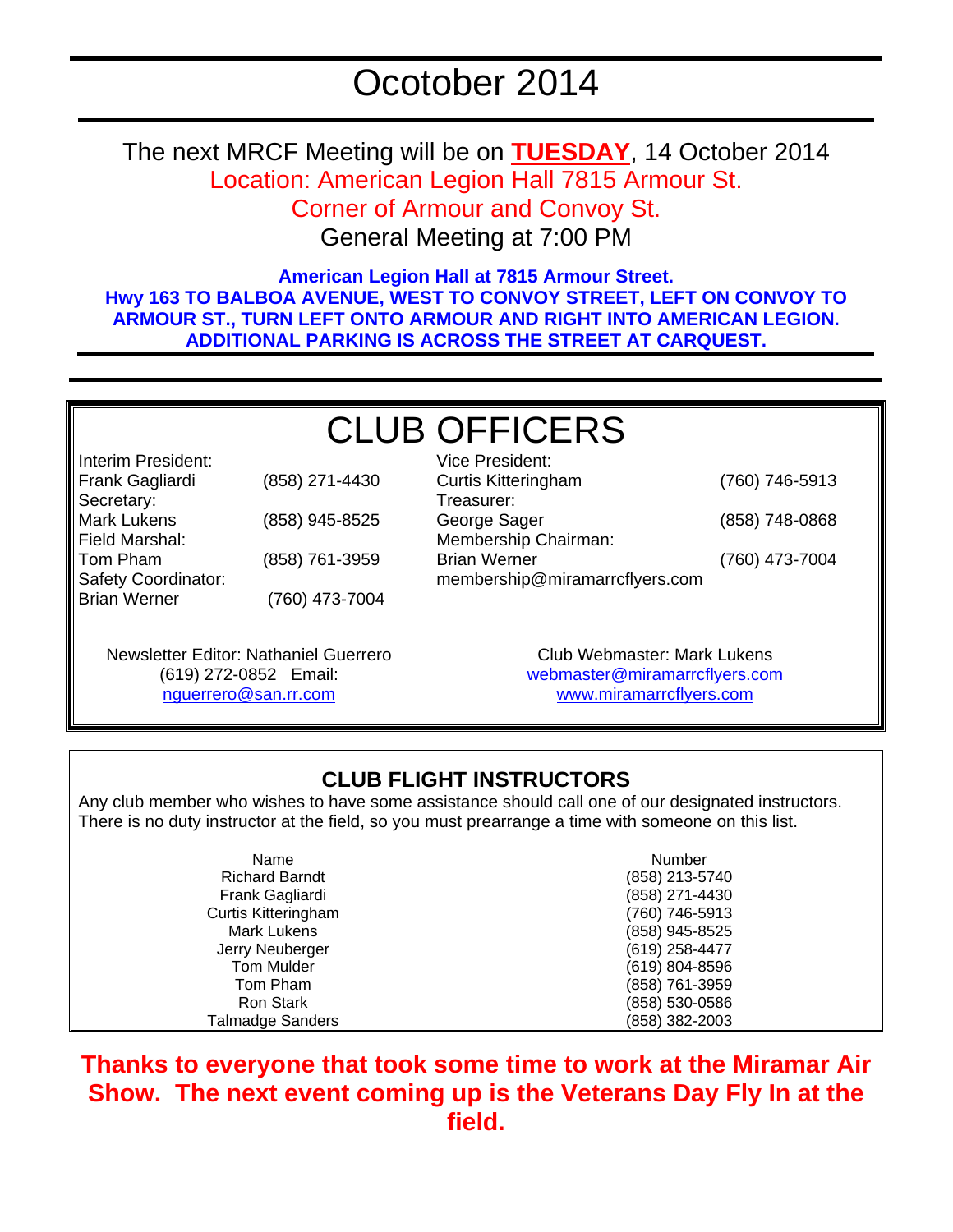# **Success at the Miramar Air Show!**

**The Prez' Sez' The 2014 Miramar Air Show is now in the books......**

**To avoid thanking everyone by name and missing some, let me just state this....THIS WAS WITHOUT A DOUBT THE FINEST DISPLAY OF COOPERATION, HARD WORK AND BEAUTIFUL AIRCRAFT THAT THIS CLUB HAS EVER PRESENTED!** 

**Three standout members deserve special recogniton...Flightline director Curtis Kitteringham, Static Display director Mark Lukens and Air Show coordinator Darren Hauptman. A special thank you to our guests who "fit right in"............You all made me very proud and humbled to be in your presence!**

**Semper Fi**

**Frank Gagliardi**

**President MRCF**







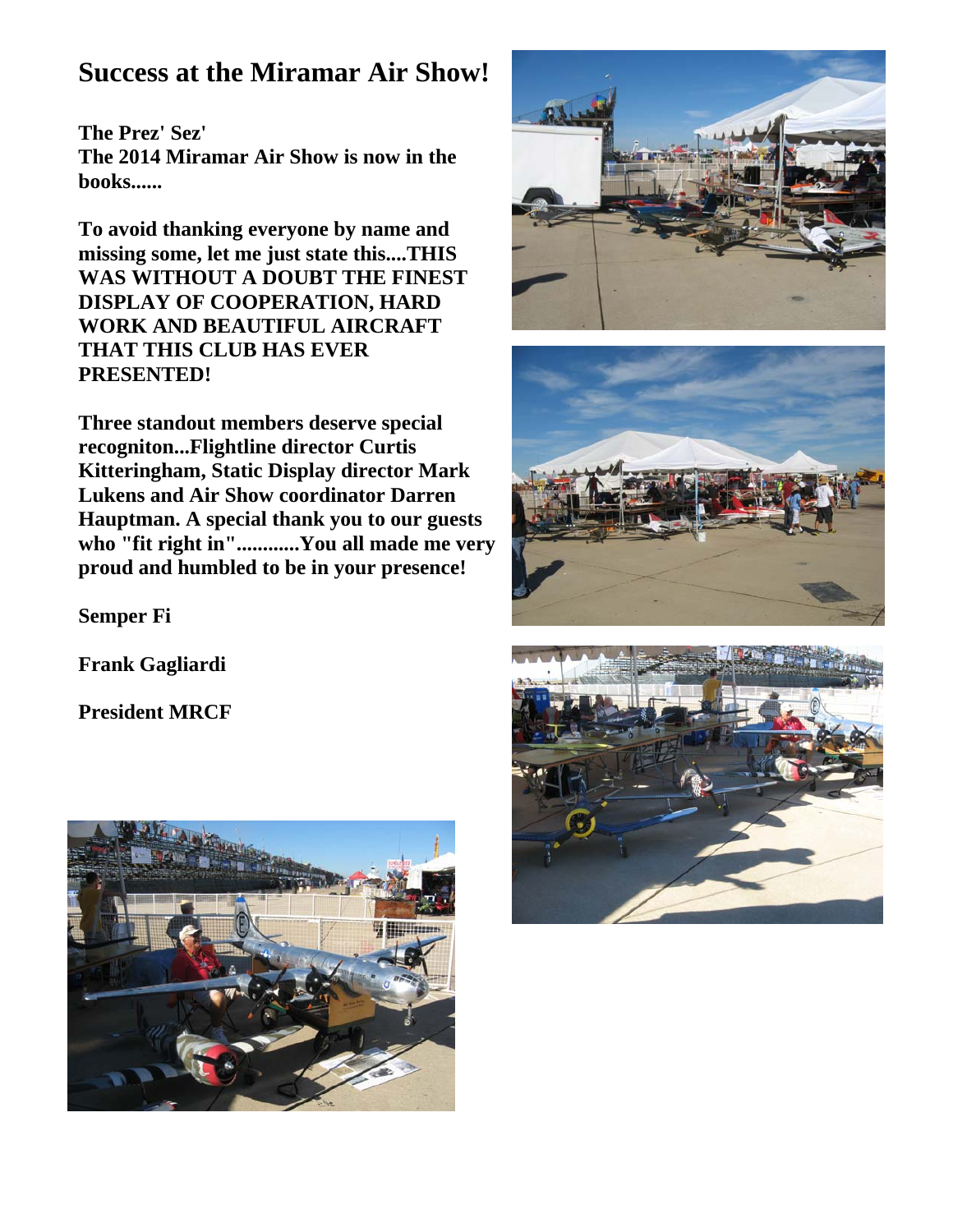# **Tuesday's How To Hobby Session**

Forming lightweight fiberglass objects for your model. A presentation given by Chris Wolfe.

Many of us have things we would like to be able to duplicate for our various models that we fly. At Tuesday's meeting, Chris did a brief presentation on the steps to create, cast and replicate any object to be used for your model. This can be anything from pilot bust or full length figures, fake external bombs and missles for aircraft, engine parts such as turbochargers, or any other parts left for your model.

The first area to be discussed was to make the molds. The original can be made out of any type of shapable material, wood, plaster or other material that will not react or cave in under the pressure of the silicone foam allowing to take shape. In creating the mold, Chris did use casting clay which would not stick to the silicone mold and also double as a way to make a "cap" for the top of the mold. Once the base was formed with the clay, a box was made to contain the silicone foam in its liquid state. Please note that a bond breaker would be applied to the side of the box to keep the silicone foam from permanently sticking and also to the original form to keep it from adhering to the foam. Once the box is ready, pour in the foam and allow it to cure. While the foam is curing, Chris suggested using a pressure canister to apply pressure to the foam and keep it from creating air bubbles on the surface of the casting and in the foam itself.

From here, you now have a mold to make your casts with. The next step is to get the casting resin to form the objects you would like to make. These resins are available from most Marine boat supply distributors. Follow the directions on mixing the resin for getting the opitmal results. This may require a bit of trial and error.

Once the optimal mix of resin is ready, pour the liquid into the mold and close the opening





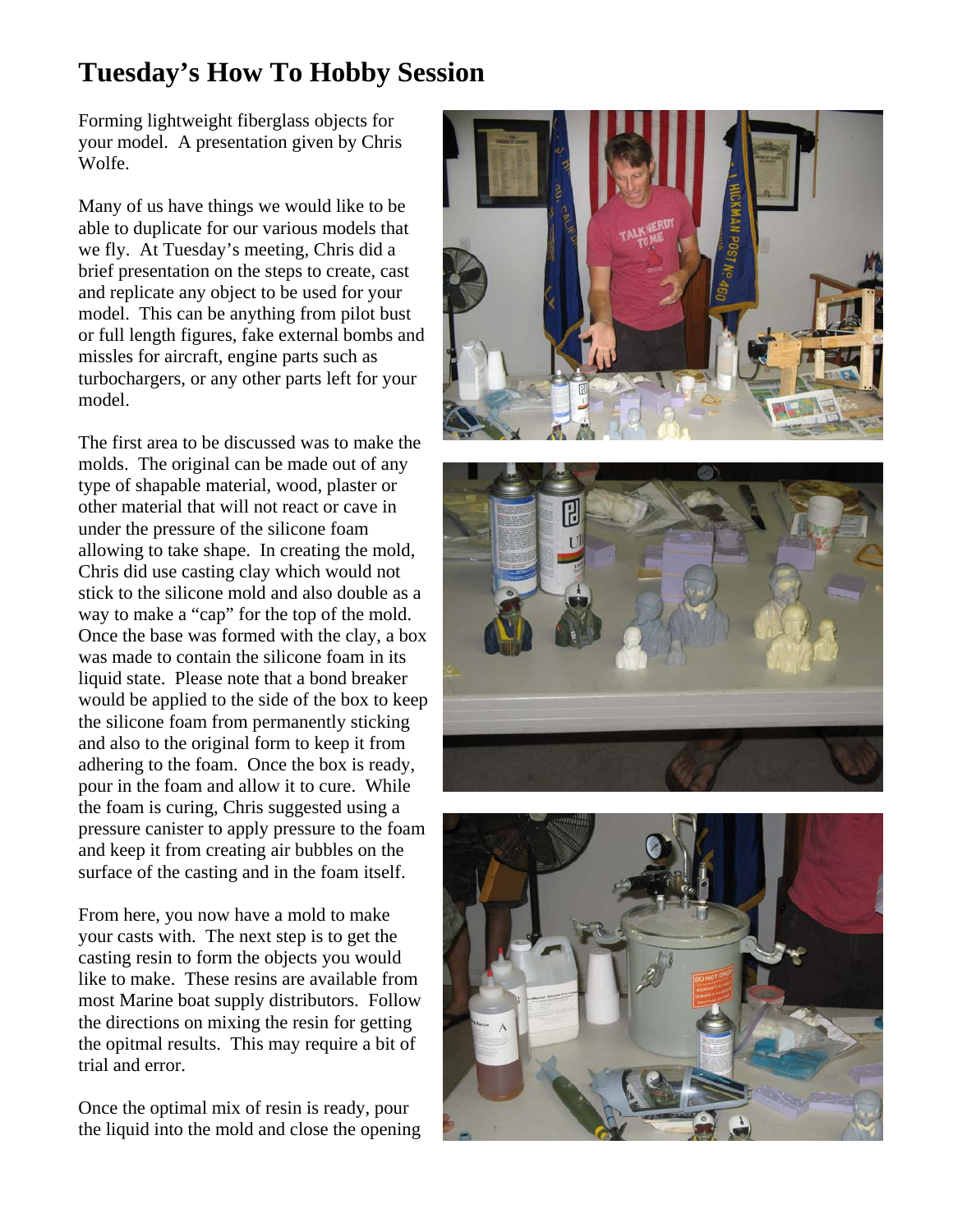with rubber bands. To help evenly distribute the resin material around the mold, Chris searched the web/internet to find an apparatus to evenly rotate the mold 360 degrees in two directions to ensure an even coating around the mold. The apparatus rotated at an average speed of 8 to 10 rpms. This will allow the resins to evenly set in the mold and provide a suitable copy of the original without the weight of the original cast.





Another topic Chris presented was to also scale up or down any figure to fit the model it will be used in. There are materials that can expand and contract with water after they are cast to either shrink or expand to get the adjusted size you are looking for.

If you are interested in casting and creating these lightweight and quick components, please contact Chris Wolfe for additional information at jc4evr@sbcglobal.net. The club thanks

Chris for taking the time to show this awesome time saver for creating components for models.

## **SMALL MODELS "FLIT", LARGE MODELS "FLY"**

#### Ron Peterka

You may have heard this and wondered why this might be so. The reason is the mysterious 'Reynolds Number' that roughly describes the size, number, and mass of air molecules flowing over and under the aerodynamic surfaces of any aircraft at various speeds, model or full-scale. When we build a smaller (scaled) model from full-scale sizes, to micro to giant scale, the one factor that cannot be scaled is the size of the air molecules supporting our models in flight. We have been taught that airflow under and over a wing with various airfoils produces lift affected by airspeed, angle of attack of the airfoil. These factors also affect drag and power requirements so there is no one 'best' airfoil and every wing is a compromise of many, many, factors to get the performance desired.

Full-scale aircraft in the light to medium size have a Reynolds number ranging from 40,000 to 1,000,000 in flight and our models, due to much smaller wing areas, have a Reynolds Number in flight of from 10,000 to 400,000. This doesn't translate into usable information unless we see the effect of these numbers on our models and we generally use a ratio of weight in ounces to wing area in square feet, or, Oz/Sq Ft, and in models this measurement is usually from 4 oz to 70 oz per square foot of wing area. This is an easy and reasonably accurate measurement for us to visualize flight performance.

Sheet foamie models may have a wing loading of a few oz per square ft, and a medium RC model can range from 15 oz to 25 oz per sq. ft. A giant scale model can weigh from 35 oz to 70 oz per sq. ft. of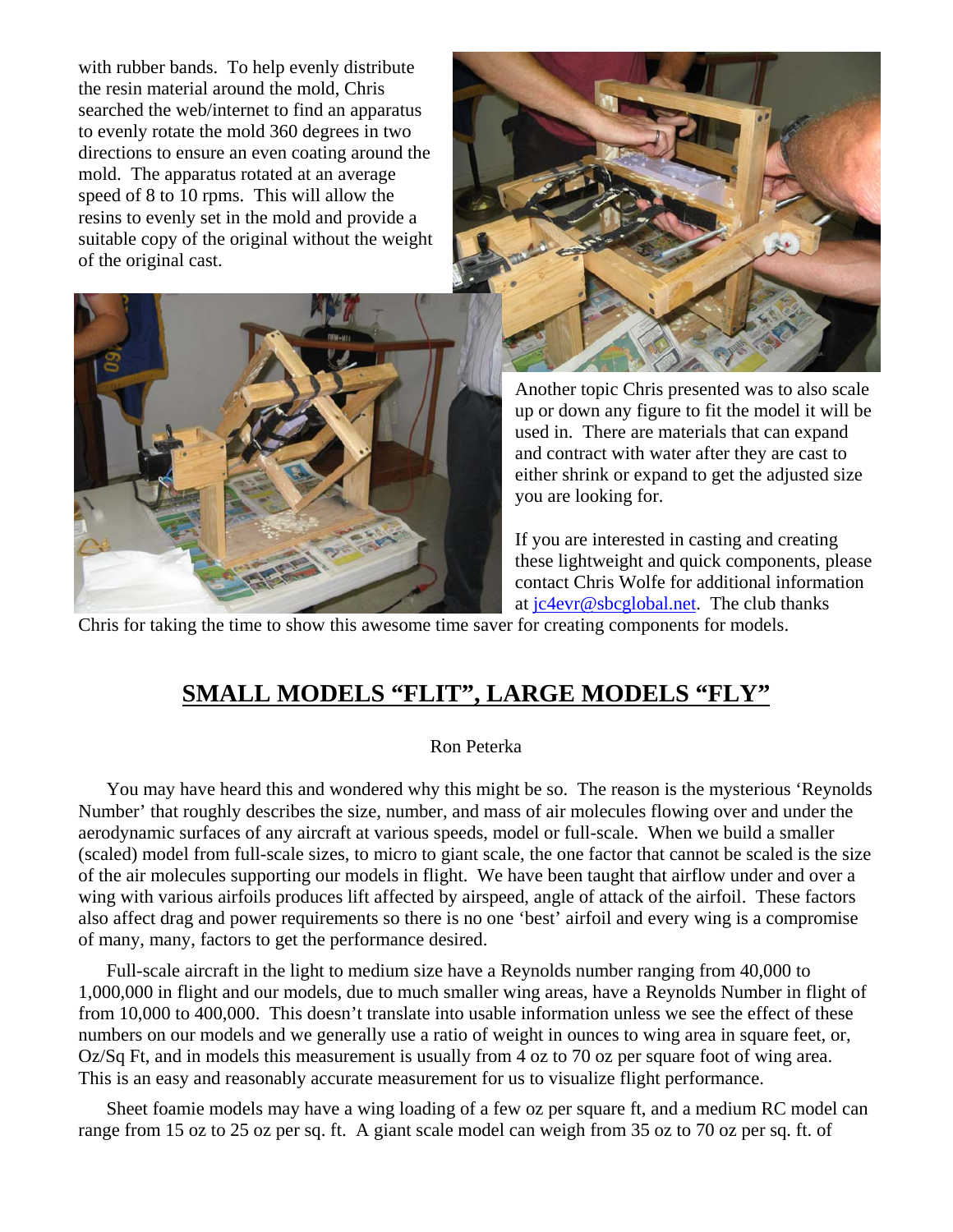wing area. Our turbine models may have an even higher wing loading, but generally higher speeds to generate enough lift.

In contrast, a full-scale medium bomber like a WWII B-26 Martin "Marauder" at gross weight has a wing loading of 956oz/sq ft and a P-51B has a wing loading of 739oz/sq ft. A piper Cub has a wing loading of 107oz/sq ft. (almost model range).

Modern airliners with advanced aerodynamics are in a whole different category regarding wing loading. A modern Boeing 747 with a 910,000 pound max take-off weight has a wing loading of a whopping 2,600 oz/sq ft. of wing area!

And it's all because of the dimensionless number called the Reynolds number derived from a fairly complex formula. So, now you know why Little Models flit and larger models fly.

#### **The Prez' Sez'**

*By the time you read this the Miramar Air Show will be history and I predict that the MRCF will have added greatly to the overall success of that show. The co-operation between both sides of our club, the military and civilian will once again prove that BOTH factions are vital to the health of the MRCF. Which brings me to the "theme" of this months ranting!*

*Let's see if we can spot a trend here.......*

| <b>PresidentMilitary</b> | Vice. Pres. Civilian     |
|--------------------------|--------------------------|
| SecretaryCivilian        | <b>TreasurerCivilian</b> |
| EditorCivilian           | Web-SiteCivilian         |
| Field MarshallCivilian   | Membership,,,,,,Civilian |
| SafetyCivilian           |                          |

*If I've forgotten anyone, I apologize................................It was probably a CIVILIAN MEMBER....................*

*OK all you ID carrying exclusives........................Where are you??????.......And don't hand me that "I've done my part B.S."...............Because that doesn't wash! At this critical time in the life of our club, it behooves ALL of us to look deep and ask.......................What have I done to help lately????.................*

*Nominations for all offices will be upon us shortly...................Remember......WITHOUT A MILITARY PRESENCE...............YOU DON'T HAVE A MILITARY CLUB........*

*Lastly, I want to thank all the members both military and civilian who have given of their time, talent & treasure this last year.......................especially those who filled the above listed positions.... Semper Fi*

**Frank**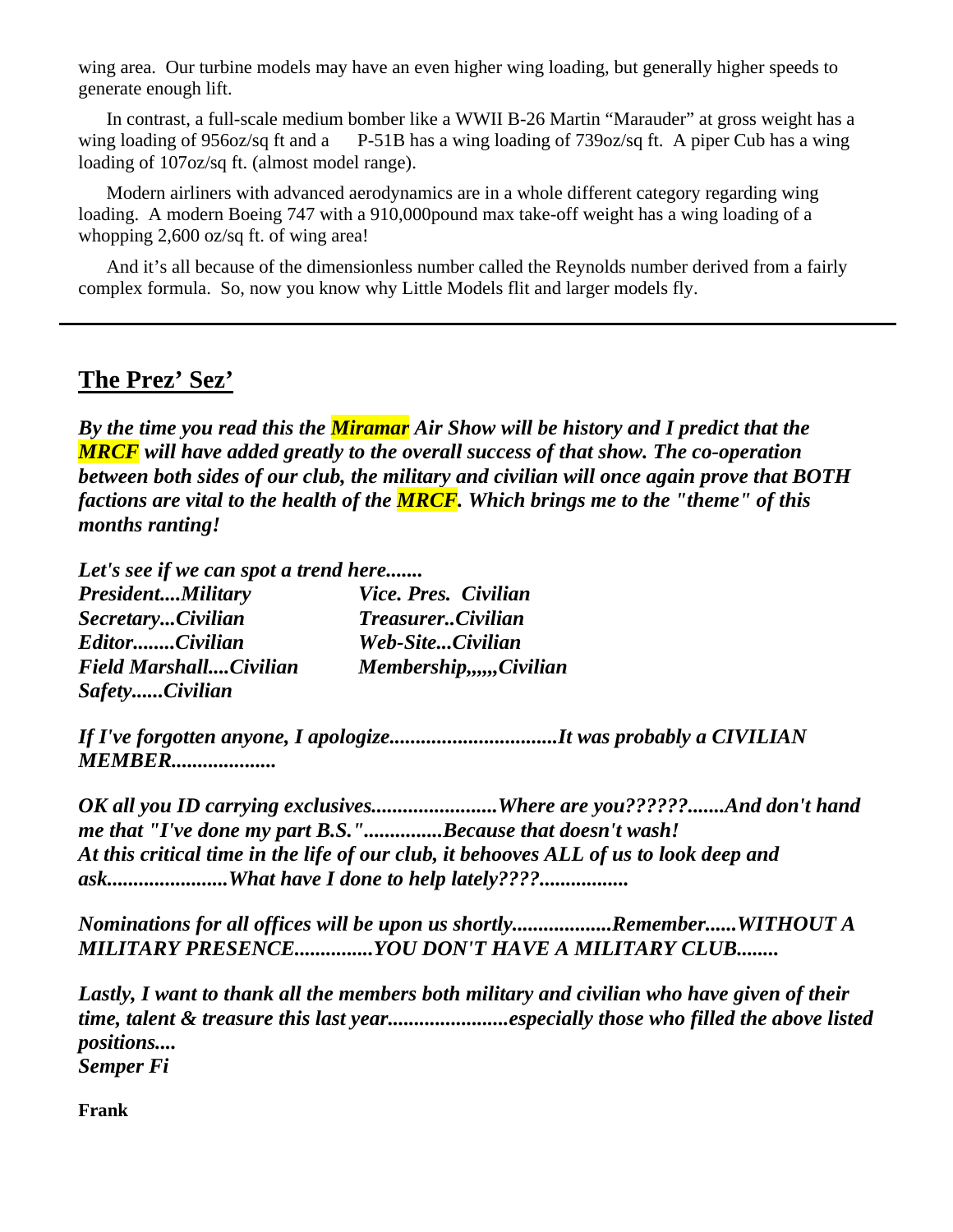## **All hands on deck!... Words from the Vice President**

We are now into the last three months of the year. Not sure were 2014 went but I sure wish the clock could be turned back, so I could enjoy event's over and do what I did not get done.

Some of you know that each year I am a part/ planning of a National/ World Championship held in different parts of the country each year, also with in the Miramar club you have a number of members that have competed and flown in the Champs. One of which is a Life Member of the USSMA, why bring this up. To let you know that with in the club roster there are members that are involved in competition and the promotion of the hobby in a big way. Yes there is more to the hobby than to fly your model on a certain day, same time line and same flying site. The hobby should be about promoting the growth and I think we have done a good job for most of the year for Miramar.

Last month's club meeting had a good attendance, hands on help demo with a nice model display for model of the month. The past open cockpit displays went well, our events especially the Flights of Fantasy with the kids was a hit, our Pattern, IMAC events good numbers in contestants, the member events well attended lots of fun and now looking forward to a good support of the Miramar Air Show.

Come to the October meeting bring a model an try for an Award for model of the month, who knows you may win or walk away with a raffle prize your call. If you do not show you will never know what you missed.

As always I Thank the Members for your help,

Curtis Kitteringham

# Call for articles!

If you have any article that you would like to share with the club, please send it to (insert name and email of person(s) to review here). Here are some examples of things we are looking for.

- ‐ Building tips / techniques
- ‐ Custom build equipment / models
- ‐ Custom / special application equipment for servicing / testing components
- ‐ New gadgets / electronics
- ‐ Articles on club events (Synopsis, Summaries of a club event, etc.)
- Any topics that promote the hobby or club.

**9 Sept 2014 Miramar Radio Control Flyers Minutes of the Meeting** 

**Held at the American Legion**

#### MAKE SURE PMO AND THE TOWER ARE CALLED FROM THE CLUBS PHONE TO CLOSE AND OPEN THE FIELD AND THAT THE BOOK IS FILLED OUT DO NOT FLY UNLESS THE BASE IS REACHED

#### **Meeting opened at 7PM with the pledge of allegiance.**

President Frank Gagliardi opened the meeting with 28 attendees.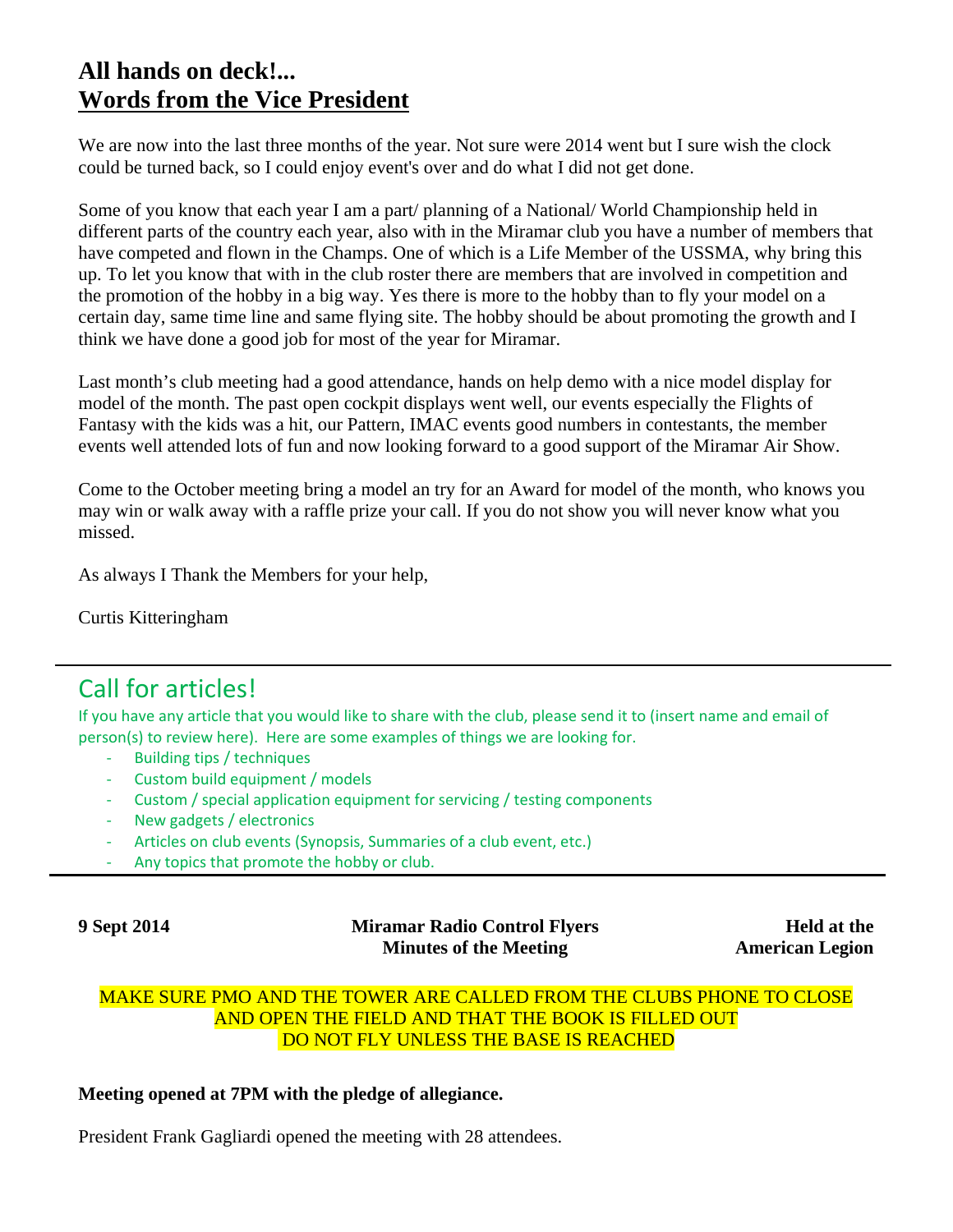Treasurer: Frank Gagliardi reviewed bank account balances, expenditures and revenue for the previous month. Motion to accept the treasurer's report was made, seconded and report was approved. Secretary: Mark Lukens reviewed the July minutes. Motion to accept the secretary's report was made, seconded and minutes were approved.

Field Marshall: Tom Pham reviewed the field cleanup event. Next field maintenance event will be to restore the road gravel from the shoulder to the roadway. Event will be scheduled after it cools down and starts to rain.

Safety: Brian Werner warned everyone to be careful because of the high heat conditions. He also warned everyone to be very careful because of the extreme fire hazard.

Membership: Brian Werner announced that Mike Litynski (active military) renewed his membership after returning from deployment.

Vice President: Curtis Kitteringham asked all members who will be attending the Miramar Air Show (October 3-5) to provide name, phone number, email, dates, and vehicle license plate information to streamlines security. Be prepared for the complete vehicle search (make sure you don't have any knives, glass, ammunition or weapons in your vehicle)

#### **Old Business:**

Frank Gagliardi visited the Base Commander's office to setup a face-to-face meeting but was unsuccessful. He asked the Colonel's secretary to schedule an appointment in the future and is waiting for a reply.

IMAC Pattern Event recap: The event was a success but we need to do a better job of enforcing the dead line on the west end of the flying area in the future. The plan is to have members monitor the west flight limit during contests and signal violations with an air horn.

#### **New Business:**

New security protocol is in place for civilians:

- a) Only military members may open and close the field
- b) Military sponsor must be present at the field for civilians to enter the flying field
- c) No one should be at the field before 7:00 AM
- d) There will be a "mail flag" at the gate that military members will raise to announce their presence

Frank asked military members who are willing to sponsor civilians to provide contact information for civilians wishing to confirm availability at off hours

#### **Show and Tell:**

Model of the Month:

- 1) Brian Werner Yellow Models F-15 (won by vote)
- 2) Curtis Kitteringham Roy Orbison Cockpit

Upcoming Events – Lake Havasu Seaplane Classic (November 7-9)